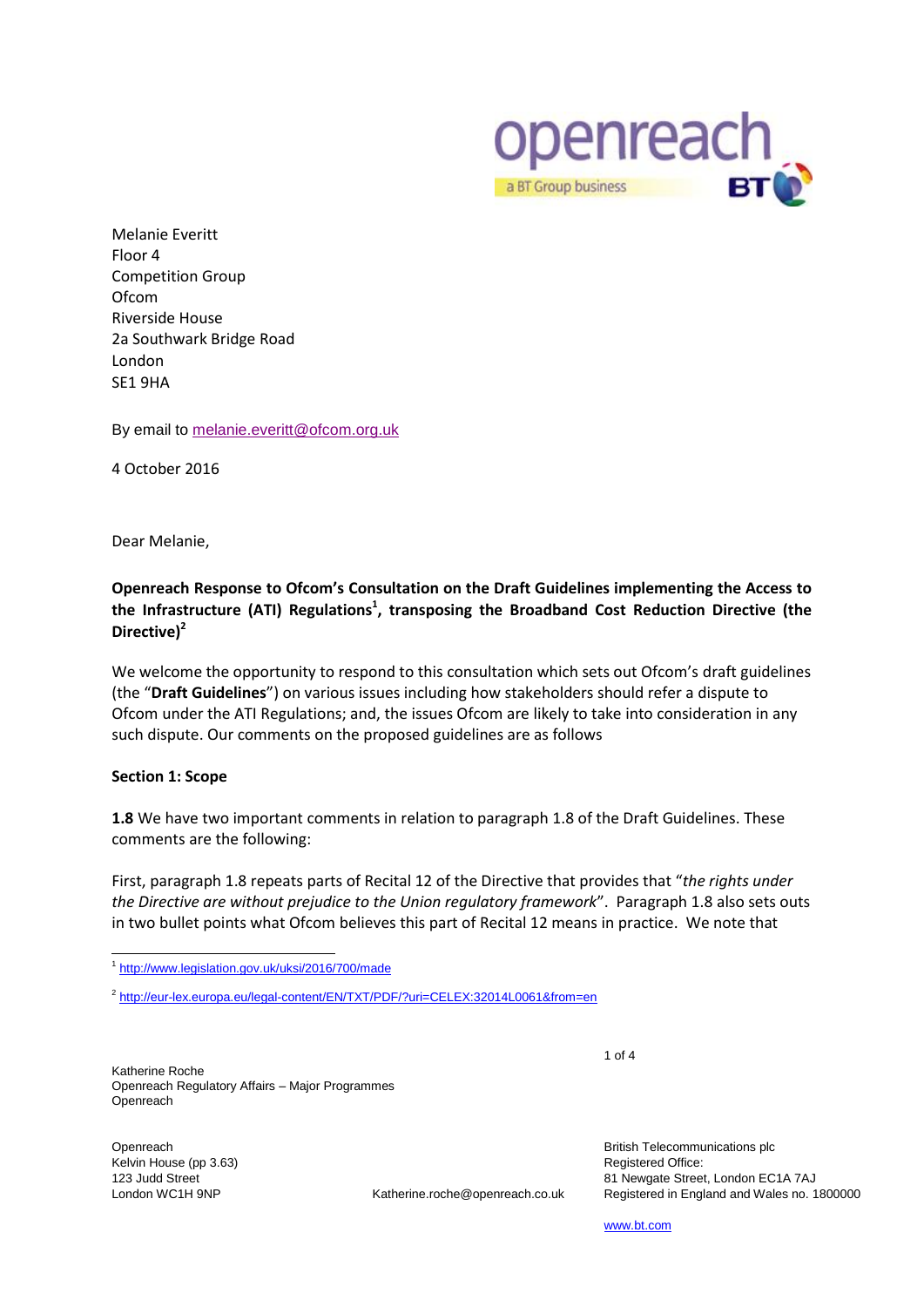Recital 12 sets out other important considerations in terms of scope that are not referred to by Ofcom in paragraph 1.8. Ofcom appears to have made references to only parts of Recital 12 (and not the entire Recital 12). For example, an important part of Recital 12 that is not referred to by Ofcom in paragraph 1.8 is the following: "*In the light of the lex specialis principle, when more specific regulatory measures in conformity with Union law apply, those should prevail over the minimum rights and obligations provided in this Directive*". We believe that the part of Recital 12 quoted by Ofcom is misleading if it is not read and interpreted in conjunction with the first sentence of Recital 12 quoted above. Given that the Draft Guidelines contains a section that explains the scope of the Directive, we believe, that this section and its paragraph 1.8 must set out in clear terms how Ofcom interprets the first sentence of Recital 12 and the principle of "lex specialis" mentioned in that sentence in conjunction with the other parts of Recital 12.

Second, we consider that in their proposed Guidelines, Ofcom should be clearer under what conditions the ATI Regulations will apply and provide further clarity on how access under the Regulations and other forms of passive access will interact with each other, in particular with the Passive Infrastructure Access (PIA) product. To the extent that the ATI Regulations establish a broader range of access than those required under the current SMP remedies, we take the view that in relation to this broader range of access, we are able to charge an access price in compliance with Regulation 16 of the ATI Regulations and not be constrained by price controls currently in place for existing SMP products. We would welcome Ofcom's clarification on this point.

### **Section 2: Dispute resolution function**

**2.4** Provides that: "*ATI Regulation 13 requires Ofcom to consider any dispute referred to it under ATI Regulation 12 and make a determination for resolving it*". It would be helpful if the Guideline document would clarify that once it receives a dispute falling within ATI Regulation 12, Ofcom has a legal obligation to consider it and make a determination. This is in contrast to the dispute resolution regime under the Access and Framework directives where Ofcom takes the view that it can decide not to investigate and/or make a determination when the services involved are non-SMP products.

**2.11** "Resolution Phase", the third bullet point provides that "*in disputes relating to a request made under ATI regulation 6 (access to physical infrastructure), Ofcom normally* (emphasis added) *expects to issue the Parties with a document setting out its provisional view on the matters in dispute*"….and that "*in other disputes Ofcom normally expects not to consult with the Parties ahead of making its decision but may choose to consult with Parties on an exceptional basis*".

We are very concerned by Paragraph 2.11. We take the view that in every instance, irrespective of the subject matter of the dispute, Ofcom must set out its provisional views in a document and must consult (in every instance) with the Parties to the dispute. This step is necessary to ensure that Ofcom makes a thorough assessment of the issues in dispute and that its decision is based on an assessment of the facts that is sound and robust. We note that this process has proved to be very helpful in a number of cases. In some of those cases, for example, Ofcom made in the final dispute determination a decision that was radically different from the draft decision it intended to make as a result of the information it had received from the parties to the dispute during the "provisional" stage. Removing this step would be a mistake and would most likely increase the risk of appeals to the Competition Appeal Tribunal.

**2.4, 2.17-19** ATI Regulation 13 sets out strict timescales within which Ofcom must resolve a dispute; resolution must be "made a soon as is reasonably practicable and, *except in exceptional circumstances"* within a 4 or 2 month time period depending under which regulation the dispute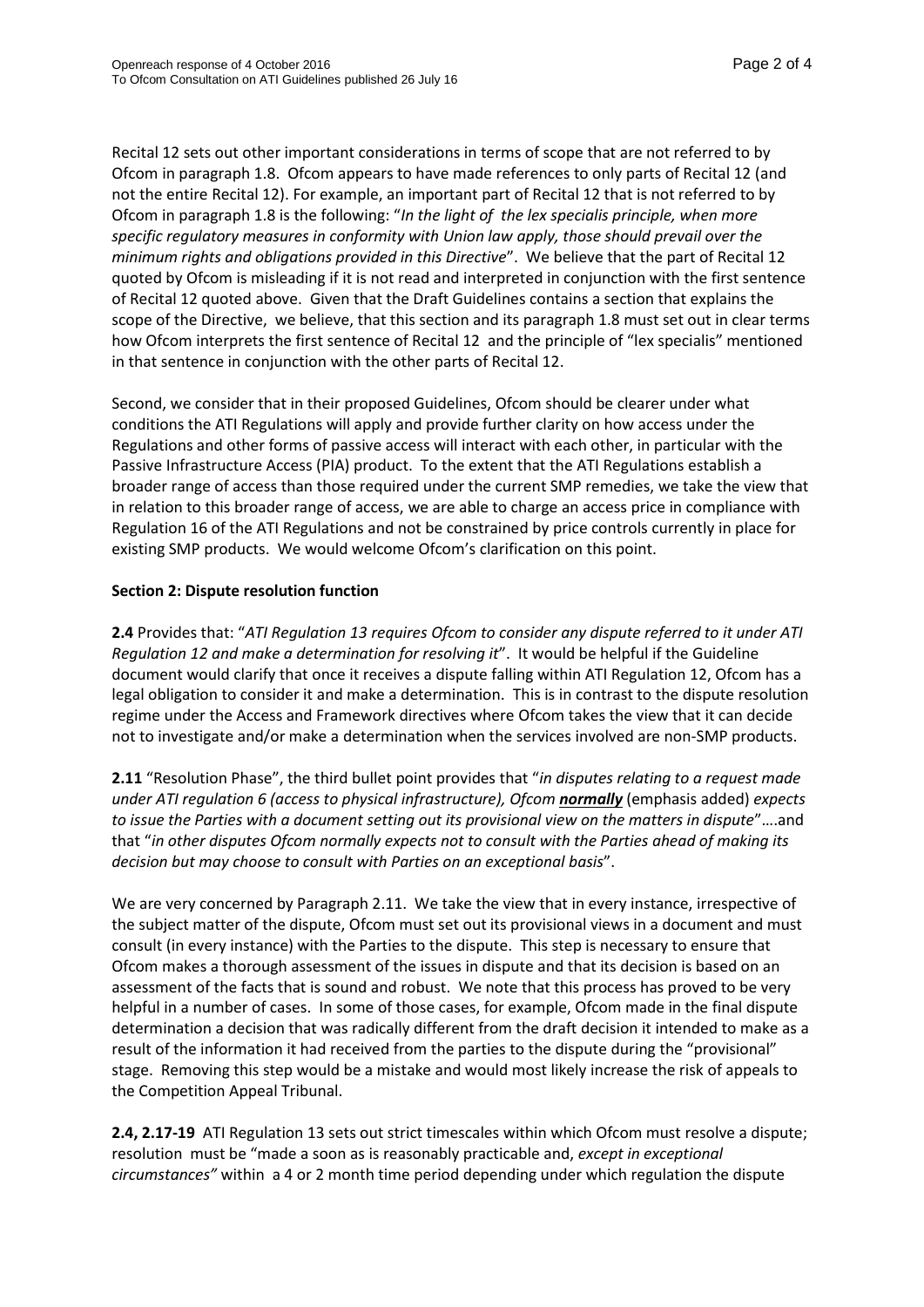refers to. It would be helpful and provide certainty to all parties, in particular for disputes involving access to new builds, if Ofcom could provide guidance of what it might consider to be 'exceptional circumstances' in this context. In particular, it would be helpful if Ofcom could explain whether "exceptional circumstances" under the dispute resolution regime in the Access and Framework directives would be the same in the context of those regulations.

## **Section 3: Information about physical infrastructure**

**3.3: Form of requests.** Both the Directive and the ATI Regulations (4.1(c) reference that information (and access) regarding physical infrastructure of network operators must be provided where access is required "with a view to deploying elements of high speed electronic communications networks". Therefore, before we respond to requests for relevant 'disclosable information' under the ATI regulations, we think it is entirely reasonable to seek information from the requesting network operator regarding their network plans. This is consistent with the DCMS Government Consultation Response <sup>3</sup>where they 'support reasonable measures to verify the credentials of the requestor'.

To reinforce the principles of both the Directive and the ATI Regulations we suggest that Ofcom adds the following bullet to those listed at para 3.3 of the Draft Guidelines

 A clear description of the intended deployment of the high speed network elements within the geographic area for which infrastructure information is sought

### **Section 4: Surveys about Physical Infrastructure**

**4.5 Terms concerning survey activities.** To confirm, that where a request for a survey is made (to be carried out either by the requestor or Openreach) then Openreach has existing processes and procedures that it will evoke to facilitate such a request. These procedures will require CPs to be established for the product they intend to buy and accredited to the minimum standard required to operate in or on the network. These procedures may also require the network provider to provide a description of the high speed network elements it intends to deploy in the geographic area where the survey is being conducted.

#### **Section 5: Access to Physical Infrastructure**

**5:18- 5:28 Costs incurred in providing infrastructure access.** To the extent that the ATI Regulations establish a broader range of access scenarios than those required under the current SMP remedies, Openreach when setting any access price for products provided in non-SMP markets will charge for such access under the proposals set out under Regulation 16.

## **5.28: Article 8 of the Framework Directive**

Paragraph 5.28 provides that "*in disputes about access to physical infrastructure where the infrastructure operator is a network provider, Ofcom are required to take into account the objectives set out in Article 8 of the Framework Directive*" and that "*what this means in practice will likely depend on the specific circumstances of each dispute*".

 $\frac{1}{3}$ 

[https://www.gov.uk/government/uploads/system/uploads/attachment\\_data/file/534619/2016\\_07\\_04\\_Govern](https://www.gov.uk/government/uploads/system/uploads/attachment_data/file/534619/2016_07_04_Government_Response_FINAL.pdf) [ment\\_Response\\_FINAL.pdf](https://www.gov.uk/government/uploads/system/uploads/attachment_data/file/534619/2016_07_04_Government_Response_FINAL.pdf)